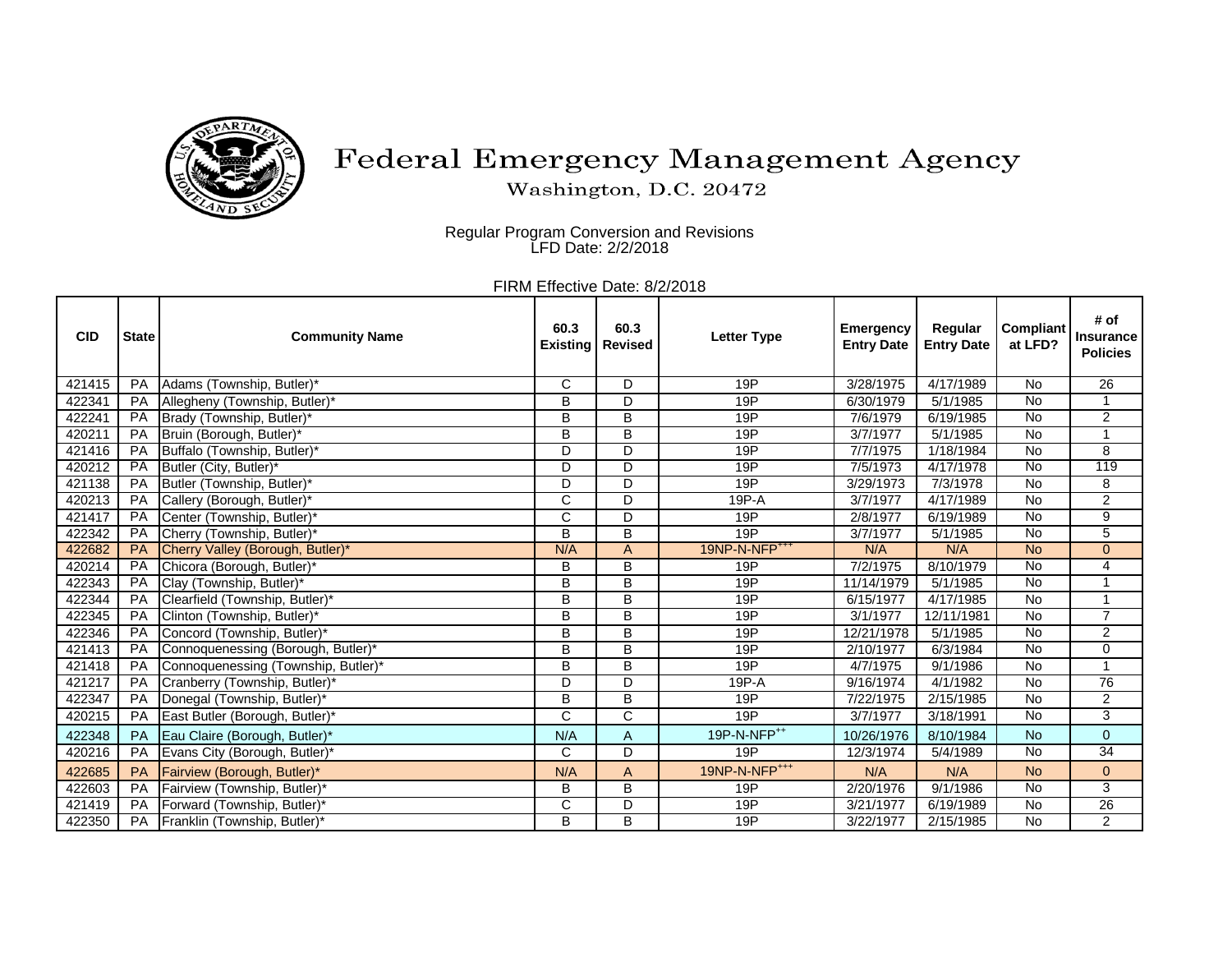| <b>CID</b> | <b>State</b> | <b>Community Name</b>                     | 60.3<br><b>Existing</b> | 60.3<br><b>Revised</b>    | <b>Letter Type</b>        | <b>Emergency</b><br><b>Entry Date</b> | Regular<br><b>Entry Date</b> | <b>Compliant</b><br>at LFD? | # of<br><b>Insurance</b><br><b>Policies</b> |
|------------|--------------|-------------------------------------------|-------------------------|---------------------------|---------------------------|---------------------------------------|------------------------------|-----------------------------|---------------------------------------------|
| 420217     | PA           | Harmony (Borough, Butler)*                | С                       | D                         | 19P                       | 4/21/1975                             | 5/4/1989                     | <b>No</b>                   | 40                                          |
| 422351     | PA           | Harrisville (Borough, Butler)*            | B                       | B                         | 19P                       | 9/26/1975                             | 6/30/1976                    | No                          | $\mathbf{1}$                                |
| 421420     | PA           | Jackson (Township, Butler)*               | $\overline{\text{C}}$   | D                         | 19P                       | 1/3/1975                              | $\frac{9}{15}$ 1989          | No                          | $\overline{23}$                             |
| 421421     | PA           | Jefferson (Township, Butler)*             | B                       | B                         | 19P                       | 2/25/1977                             | 2/15/1985                    | No                          | $\overline{5}$                              |
| 420218     | PA           | Karns City (Borough, Butler)*             | B                       | B                         | 19P                       | 3/2/1977                              | 2/15/1985                    | <b>No</b>                   | 0                                           |
| 421422     | PA           | Lancaster (Township, Butler)*             | B                       | B                         | 19P                       | 11/26/1976                            | 5/1/1986                     | <b>No</b>                   | 6                                           |
| 420219     | PA           | Marion (Township, Butler)*                | B                       | B                         | 19P                       | 6/18/1980                             | 6/8/1984                     | No                          | 5                                           |
| 420220     | PA           | Mars (Borough, Butler)*                   | $\overline{\text{C}}$   | $\overline{\text{C}}$     | 19P                       | 6/10/1975                             | 5/4/1989                     | $\overline{N}$              | $\overline{3}$                              |
| 422352     | PA           | Mercer (Township, Butler)*                | B                       | B                         | 19P                       | 9/14/1983                             | 6/8/1984                     | <b>No</b>                   | $\mathbf{1}$                                |
| 421229     | PA           | Middlesex (Township, Butler)*             | D                       | D                         | 19P                       | 12/10/1974                            | 12/1/1983                    | No                          | 21                                          |
| 422353     | PA           | Muddy Creek (Township, Butler)*           | B                       | B                         | 19P                       | 8/29/1975                             | 4/17/1985                    | No                          | $\mathbf{1}$                                |
| 422354     | PA           | Oakland (Township, Butler)*               | B                       | $\mathsf{C}$              | 19P                       | 3/8/1977                              | 4/17/1985                    | <b>No</b>                   | $\mathbf{1}$                                |
| 421219     | PA           | Parker (Township, Butler)*                | B                       | B                         | 19P                       | 7/9/1979                              | 9/1/1986                     | <b>No</b>                   | 0                                           |
| 421241     | PA           | Penn (Township, Butler)*                  | C                       | $\mathsf{C}$              | 19P                       | 6/10/1974                             | 8/15/1989                    | No                          | 17                                          |
| 420221     | PA           | Petrolia (Borough, Butler)*               | $\overline{\rm C}$      | $\mathsf{C}$              | 19P                       | 3/3/1977                              | 12/5/1989                    | No                          | $\mathbf{1}$                                |
| 422355     | PA           | Portersville (Borough, Butler)*           | N/A                     | A                         | 19NP-N-NFP <sup>+++</sup> | N/A                                   | N/A                          | <b>No</b>                   | $\mathbf 0$                                 |
| 422356     | <b>PA</b>    | Prospect (Borough, Butler)*               | В                       | B                         | 19P                       | 8/17/1976                             | 2/15/1985                    | <b>No</b>                   | 0                                           |
| 422357     | PA           | Saxonburg (Borough, Butler)*              | B                       | $\boldsymbol{\mathsf{A}}$ | 19P-NFP <sup>++</sup>     | 6/12/1980                             | 4/17/1985                    | <b>No</b>                   | $\overline{0}$                              |
| 422683     | PA           | Seven Fields (Borough, Butler)*           | N/A                     | B                         | $15NP(ID)^+$              | N/A                                   | N/A                          | <b>No</b>                   | $\pmb{0}$                                   |
| 421414     | PA           | Slippery Rock (Borough, Butler)*          | A                       | $\boldsymbol{\mathsf{A}}$ | 19P-N-NFP <sup>++</sup>   | 6/15/1976                             | 11/30/1978                   | <b>No</b>                   | $\mathbf{1}$                                |
| 420222     | PA           | Slippery Rock (Township, Butler)*         | B                       | $\overline{B}$            | 19P                       | 1/25/1977                             | 9/1/1986                     | <b>No</b>                   | 14                                          |
| 422358     | PA           | Summit (Township, Butler)*                | B                       | D                         | 19P                       | 5/13/1976                             | 2/15/1985                    | No                          | $\overline{11}$                             |
| 420223     | PA           | Valencia (Borough, Butler)*               | C                       | $\mathsf{C}$              | 19P                       | 7/11/1975                             | 5/4/1989                     | No                          | $\mathbf{1}$                                |
| 422359     | PA           | Venango (Township, Butler)*               | $\overline{\mathsf{B}}$ | $\overline{B}$            | 19P                       | 6/3/1977                              | 5/1/1985                     | $\overline{N}$              | $\overline{1}$                              |
| 420224     | PA           | Washington (Township, Butler)*            | B                       | B                         | 19P                       | 4/8/1977                              | 2/15/1985                    | <b>No</b>                   | $\mathbf 0$                                 |
| 420225     | PA           | West Liberty (Borough, Butler)*           | B                       | B                         | 19P                       | 7/28/1975                             | 9/1/1986                     | No                          | $\mathbf{1}$                                |
| 422684     | PA           | West Sunbury (Borough, Butler)*           | N/A                     | Α                         | 19NP-N-NFP <sup>+++</sup> | N/A                                   | N/A                          | <b>No</b>                   | $\overline{0}$                              |
| 421225     | PA           | Winfield (Township, Butler)*              | B                       | B                         | 19P                       | 7/7/1975                              | 5/1/1986                     | $\overline{N}$              | $\overline{6}$                              |
| 421425     | PA           | Worth (Township, Butler)*                 | B                       | B                         | 19P                       | 8/6/1975                              | 9/1/1986                     | No                          | $\overline{13}$                             |
| 420226     | PA           | Zelienople (Borough, Butler)*             | D                       | D                         | 19P                       | 2/20/1975                             | 6/17/1986                    | No                          | $\overline{39}$                             |
| 010305     | AL           | Hillsboro (Town, Lawrence)*               | B                       | C                         | $115 -$                   | 12/21/1978                            | 4/2/1986                     | No                          | 4                                           |
| 010323     | AL           | Lauderdale County (Unincorporated Areas)* | D                       | D                         | $115 -$                   | 6/14/1979                             | 2/4/1981                     | No                          | 139                                         |
| 010324     | AL           | Lawrence County (Unincorporated Areas)*   | D                       | D                         | $115 -$                   | N/A                                   | 3/14/1991                    | No                          | 34                                          |
| 010275     | AL           | Marshall County (Unincorporated Areas)*   | D                       | D                         | $115-I$                   | N/A                                   | 6/4/1991                     | No                          | 46                                          |
| 010142     | <b>AL</b>    | Moulton (City, Lawrence)*                 | D                       | D                         | 115-N                     | 4/1/1974                              | 10/16/1979                   | No                          | 27                                          |
| 010339     | AL           | Rogersville (Town, Lauderdale)*           | B                       | B                         | 115-N                     | 10/30/2006                            | 9/11/2009                    | No                          | $\overline{2}$                              |
| 010477     |              | AL <b>Union Grove (Town, Marshall)*</b>   | N/A                     | $\mathsf{A}$              | 206-NP-CW <sup>+++</sup>  | N/A                                   | N/A                          | <b>No</b>                   | $\mathbf 0$                                 |